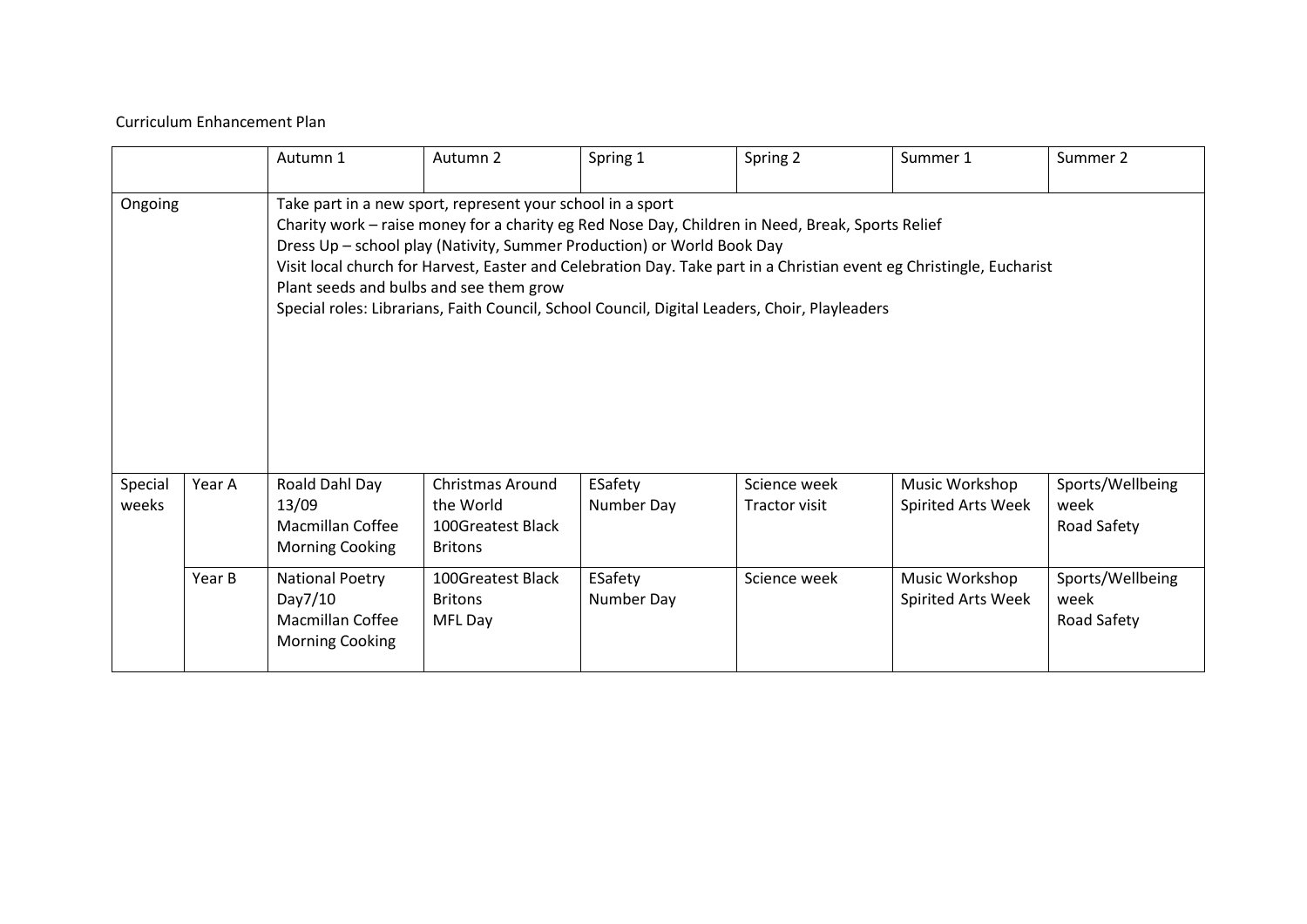| <b>EYFS</b> | Panto        | Visits from family | RE reflective story- | <b>Hollow Trees Farm</b> |  |
|-------------|--------------|--------------------|----------------------|--------------------------|--|
|             | Take part in | members who        | visitors-in school   |                          |  |
|             | Nativity     | work in the local  |                      |                          |  |
|             |              | community/people   |                      |                          |  |
|             |              | who help us        |                      |                          |  |
|             |              | Superhero dress up |                      |                          |  |
|             |              | dav                |                      |                          |  |

| Year A | Year 1 & |                  | Panto             | Transport Museum. | RE reflective story- | Hintlesham - local |
|--------|----------|------------------|-------------------|-------------------|----------------------|--------------------|
|        |          |                  | Take part in the  |                   | visitors in school   | area walk          |
|        |          |                  | Nativity          |                   |                      |                    |
|        | Year 3 & | Visit Colchester | Go and see a live |                   | Science workshop-    | Summer             |
|        |          | Castle - Romans  | panto             |                   | sound.               | Production         |
|        | Year 5 & | Kingswood        | Go and see a live |                   | Visit West Stow      | Summer             |
|        | 6        | Residential      | panto             |                   |                      | Production         |
|        |          |                  | Bebras UK-        |                   |                      |                    |
|        |          |                  | Computational     |                   |                      |                    |
|        |          |                  | thinking          |                   |                      |                    |
|        |          |                  | competition       |                   |                      |                    |

| Year           | KS <sub>2</sub> | Tech We Can – STEM - Environment | Tech We Can – STEM - Communication | Tech We Can – STEM - History            |
|----------------|-----------------|----------------------------------|------------------------------------|-----------------------------------------|
| A1             |                 |                                  | and Marketing                      |                                         |
| Year           | KS <sub>2</sub> | Tech We Can – STEM - Education   | Tech We Can – STEM - Fun           | Tech We Can – STEM – Travel and Tourism |
| A <sub>2</sub> |                 |                                  |                                    |                                         |

|  | $V_{\alpha}$<br>ca |  |  | $r_{\text{OM}}$<br>.<br>ШC<br>лаг |  | Bike<br>eabilit\ |
|--|--------------------|--|--|-----------------------------------|--|------------------|
|--|--------------------|--|--|-----------------------------------|--|------------------|